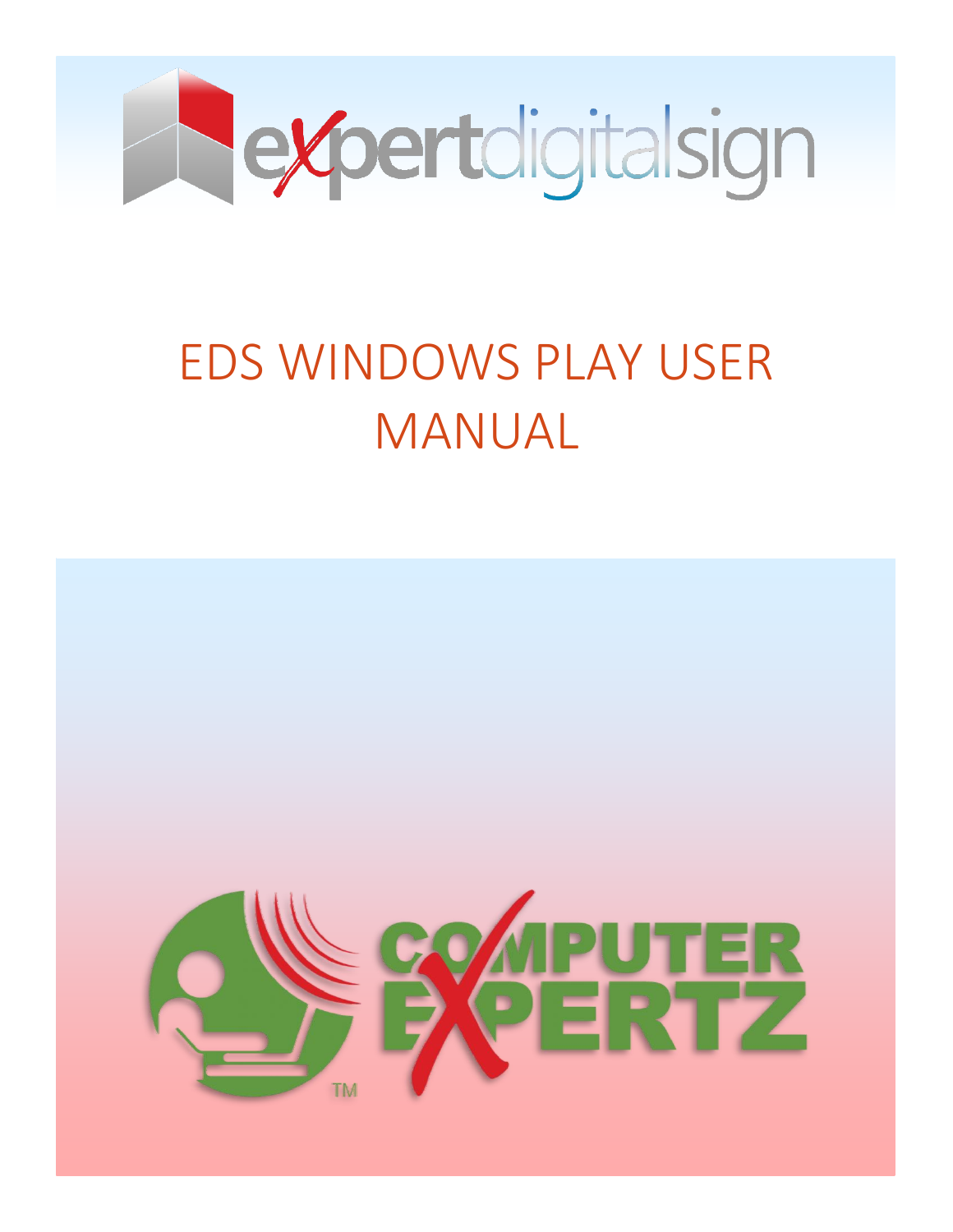# TABLE OF CONTENTS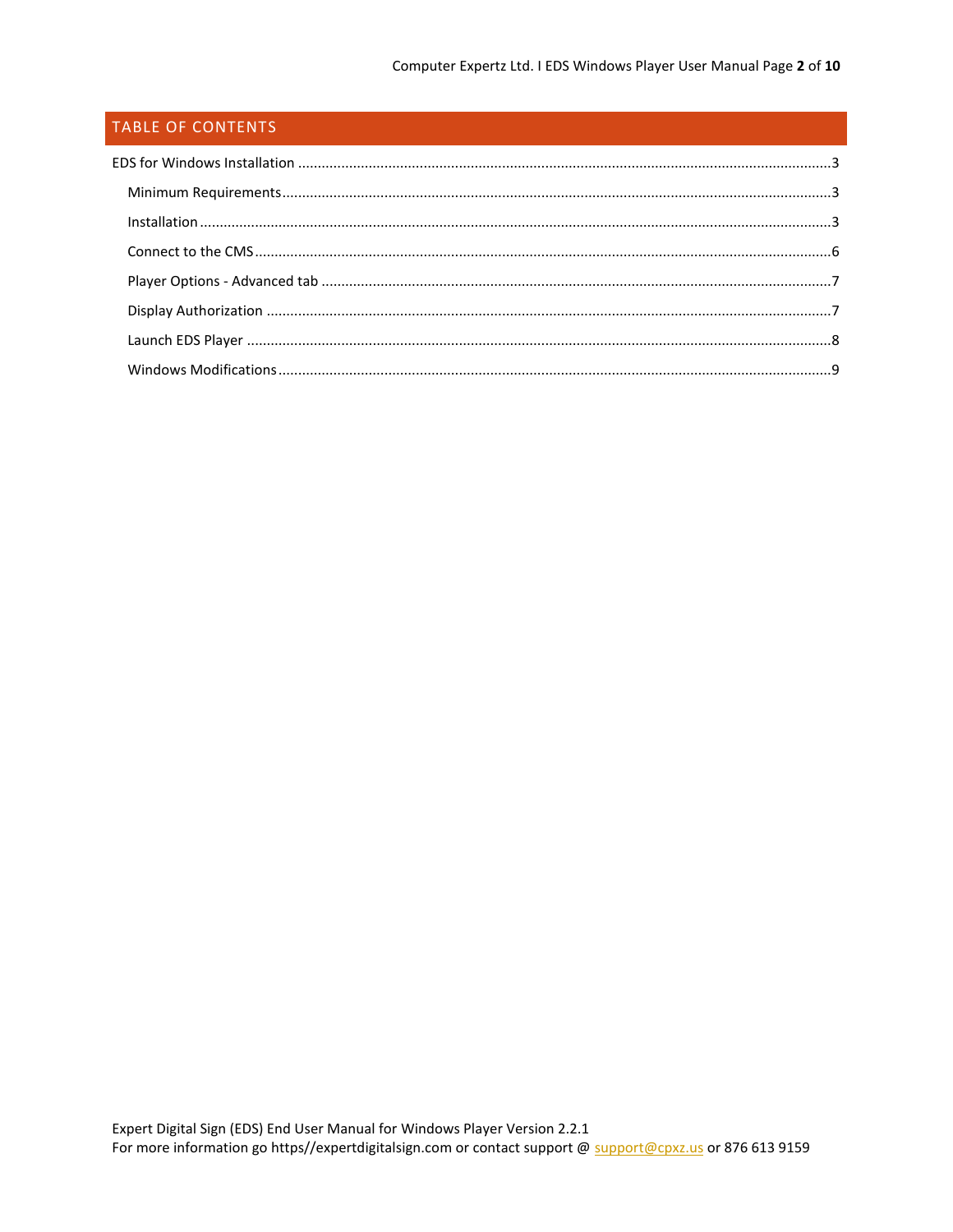# <span id="page-2-0"></span>EDS FOR WINDOWS INSTALLATION

The EDS Windows Player is distributed as a windows installer file (MSI) which is a standard "double click" installation.

- There are 4 steps to follow:
- **•** Preparation Minimum Requirements and MSI
- Installation Double-click the MSI to start the installation process.
- Connect Connect your Player to the CMS.
- Authorize Authorize your Display with the CMS.

#### <span id="page-2-1"></span>MINIMUM REQUIREMENTS

EDS is a low resource signage solution, however with the advance of technology it has been necessary to set out some minimum requirements. The installation process will check these for you, but they are listed below for convenience:

- A network connection to the CMS (possibly over the Internet)
- Microsoft Windows 7 or later
- Please note that starting with Windows 10 it is advisable to use the "professional" variant of the operating system. The "home" version no longer has the ability to fully control the schedule of automatic updates which may cause messages to interrupt your signage playback.
- .NET Framework v4.5
- Internet Explorer 8+ (recommended IE11 or higher)
- Flash Player Version 9 or later (if Flash support required)
- Windows Media Player 11 or later
- For PowerPoint support, Microsoft PowerPoint 2003 or later. PowerPoint viewer is not suitable.

#### <span id="page-2-2"></span>INSTALLATION

Download EDS for Windows and double click on the EDS msi file. The installer will take you through a number of screens, which are outlined below.

**Please note:** You may see a security warning or a message asking if you allow an app from an unknown publisher to make changes, during the installation stage. Please accept by clicking on "Run" or "Yes" to continue with the installation.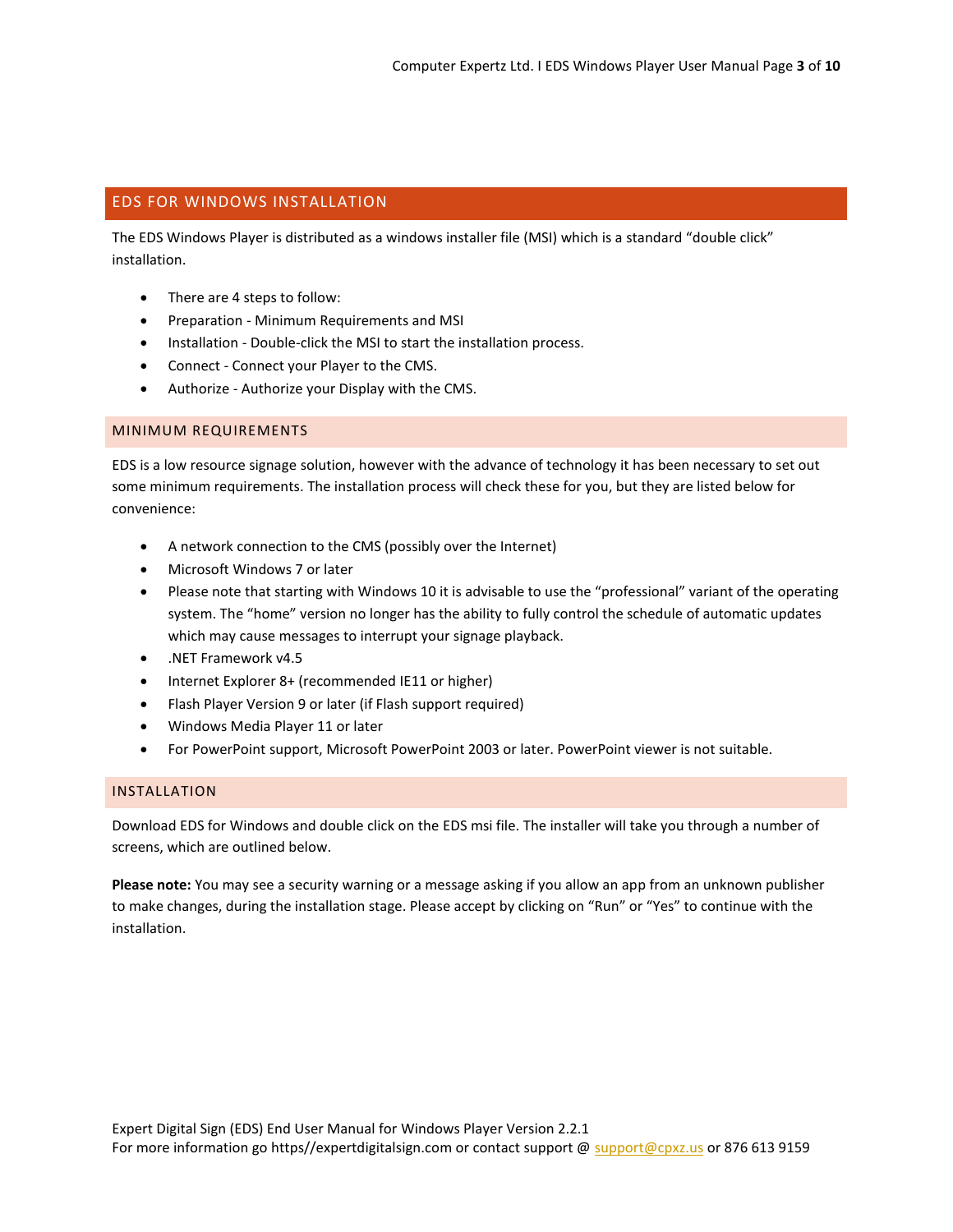### **Step 1**

The installer presents a welcome screen, agree to the License tears and condition then click install.

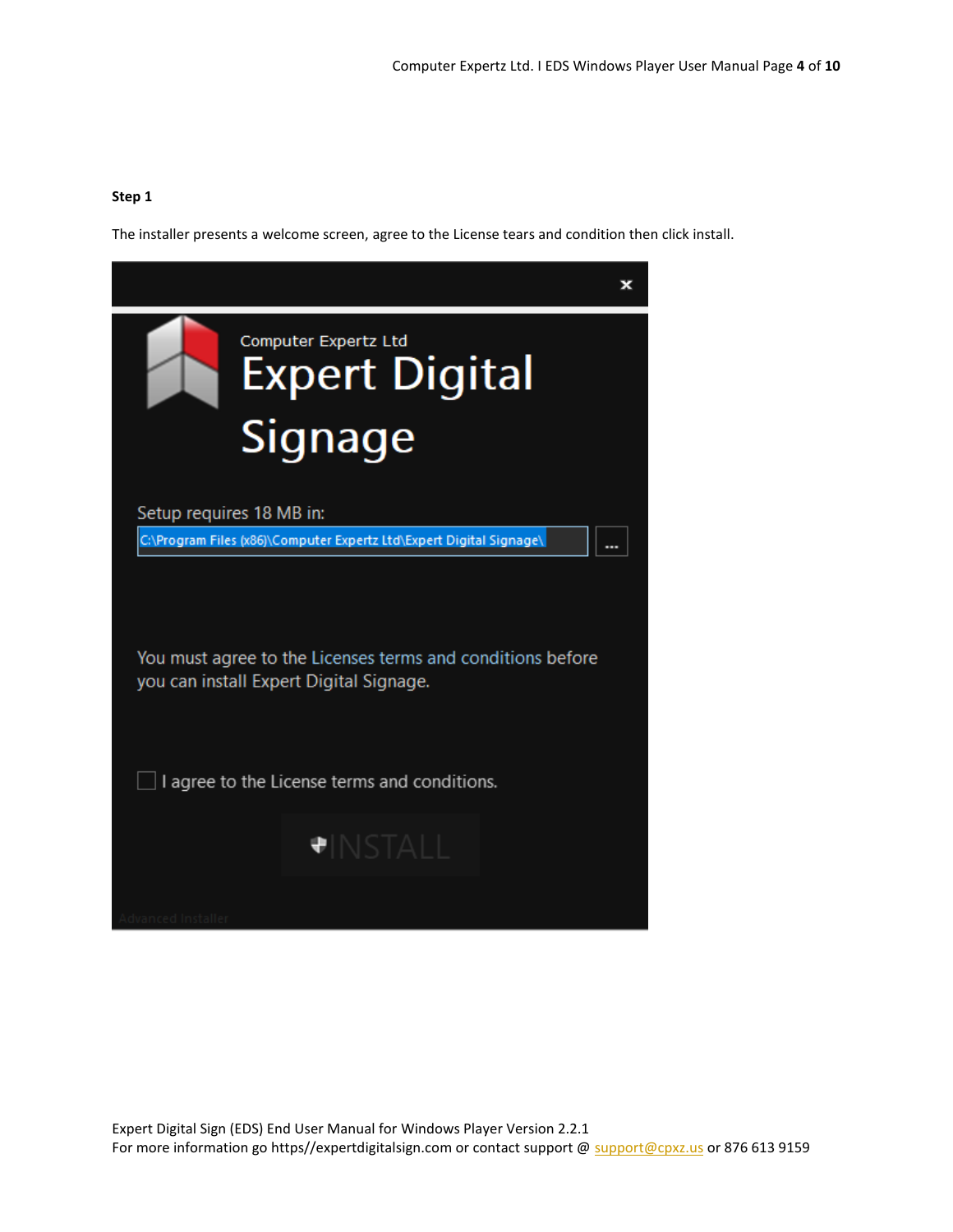

Click finish to complete the install.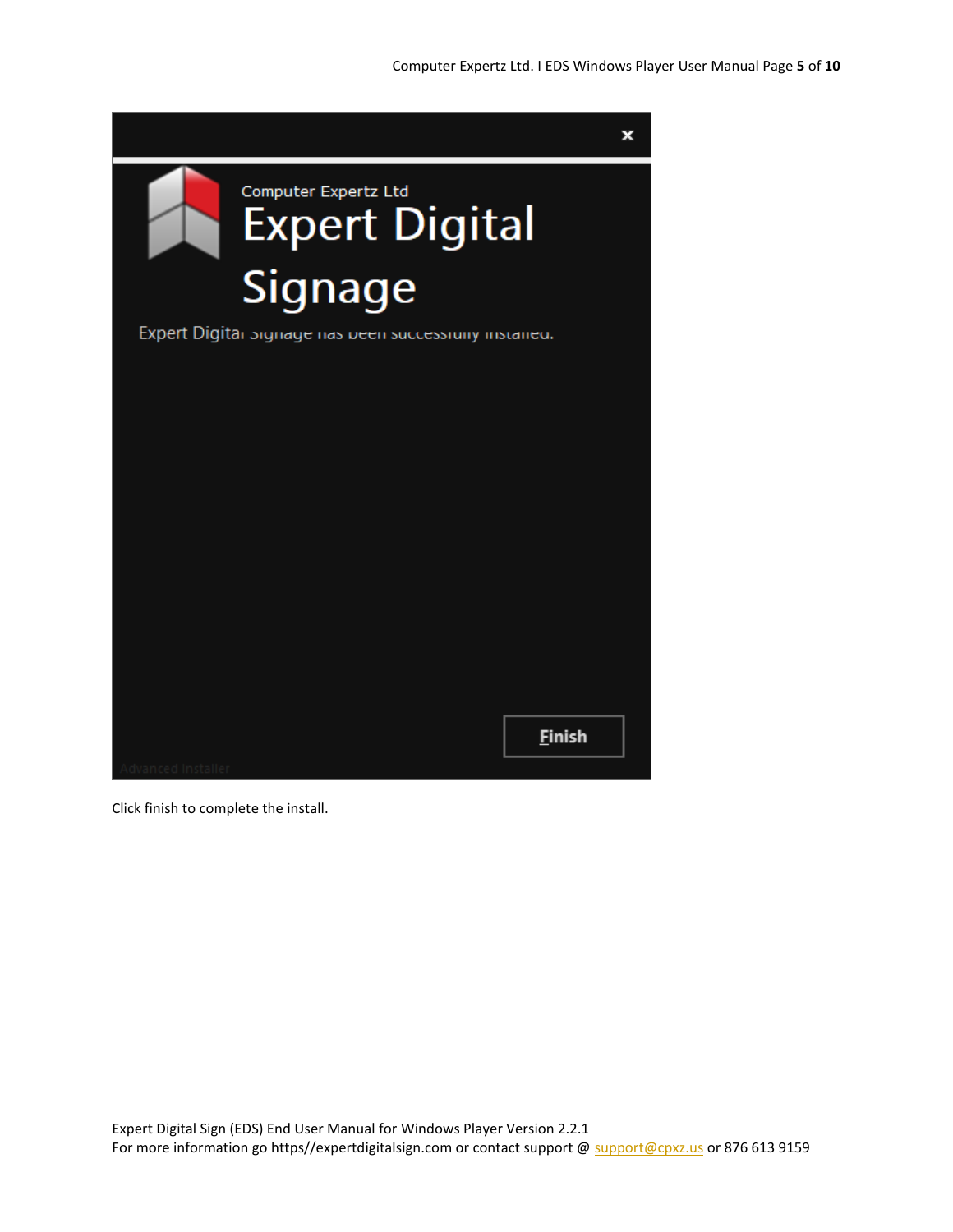#### <span id="page-5-0"></span>CONNECT TO THE CMS

Newly installed Players must be configured and registered with the EDS CMS before they can be used, using Player Options.

#### **This window can be accessed from each Player from the Start Menu, All programs.**

#### PLAYER OPTIONS

Most of the Player options are set on the CMS and delivered over the network to the Player. This keeps the Player configuration to a minimum on each new installation.

Before any options can be sent from the CMS it is necessary to register the Display with the CMS instance. This can be done by completing the necessary fields using the Connect tab as pictured below:

| Player Options Version: 2.2.1.501<br>Connect Advanced       | - 0 X |
|-------------------------------------------------------------|-------|
| <b>End Point Address</b>                                    |       |
| Key                                                         |       |
| Local Library C:\Users\jgray\Docume<br><b>Browse</b>        |       |
|                                                             |       |
| <b>Reviertdigitalsign</b>                                   |       |
|                                                             |       |
|                                                             |       |
| <b>Launch Client</b><br>Display Admin<br>Update App<br>Save | Exit  |

End Point Address This is the fully qualified address of our CMS End Point. For example **https://cms.expertdigitalsign.com or http:// expertdigitalsign.com/cms.**

Key The secret CMS Key that will authenticate this Display with the CMS.

Expert Digital Sign (EDS) End User Manual for Windows Player Version 2.2.1 For more information go https//expertdigitalsign.com or contact support @ support @cpxz.us or 876 613 9159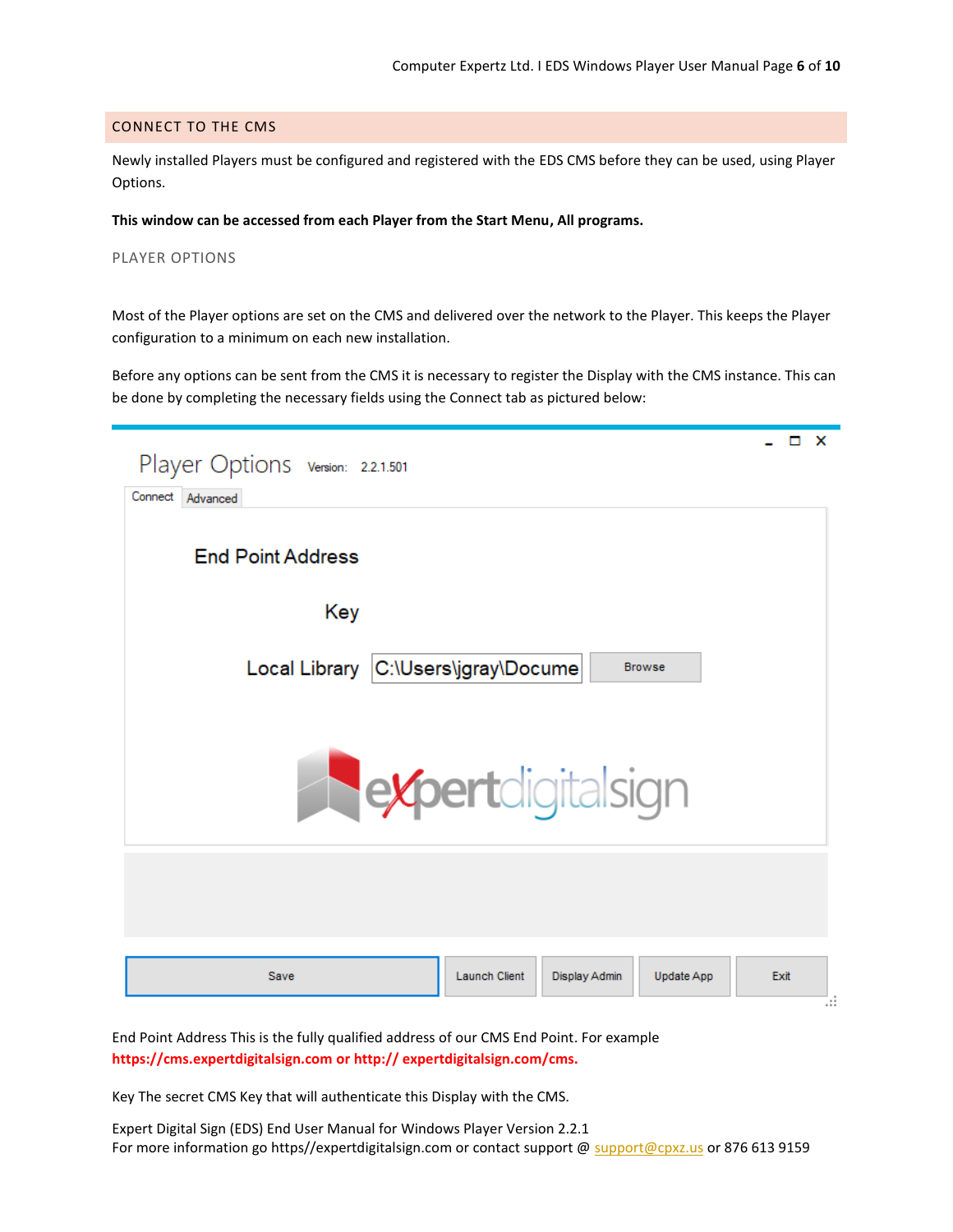# **This key can be viewed from the CMS under the Administration menu by clicking on Settings and the Configuration tab.**

Local Library The location for the Player to store its local files. Files are downloaded from the CMS so that the Player will still function if it loses connection with the CMS.

Once all of the above fields have been filled in the Save button should be pressed. At this point, the message window will update with the status "Saving with CMS… Please Wait…"

Assuming there are no errors with the communication between the CMS and the Player, the Display will be registered and awaiting authorization from an administrator in the CMS.

#### <span id="page-6-0"></span>PLAYER OPTIONS - ADVANCED TAB

There are a few other settings that can only be set on the Player side, as explained below:

The Player needs to have access to the CMS during the registration process and also to get new content. If the Player is behind a proxy server, the details of that server can be entered using the fields below.

#### PROXY SETTINGS:

- Username The username used to authenticate with the Proxy Server.
- Password The password used to authenticate with the Proxy Server.
- Domain The domain used to authenticate with the Proxy Server.
- Other settings:

**Display ID** The unique ID for this Display. An automatically generated unique ID will be assigned at installation but can be modified if appropriate.

**Splash Screen** Optionally override the Splash Screen with an image stored locally on the Player PC.

#### <span id="page-6-1"></span>DISPLAY AUTHORIZATION

Before the Player can receive Scheduled Events and display your Layouts you will need to Authorize the Display to connect to the CMS.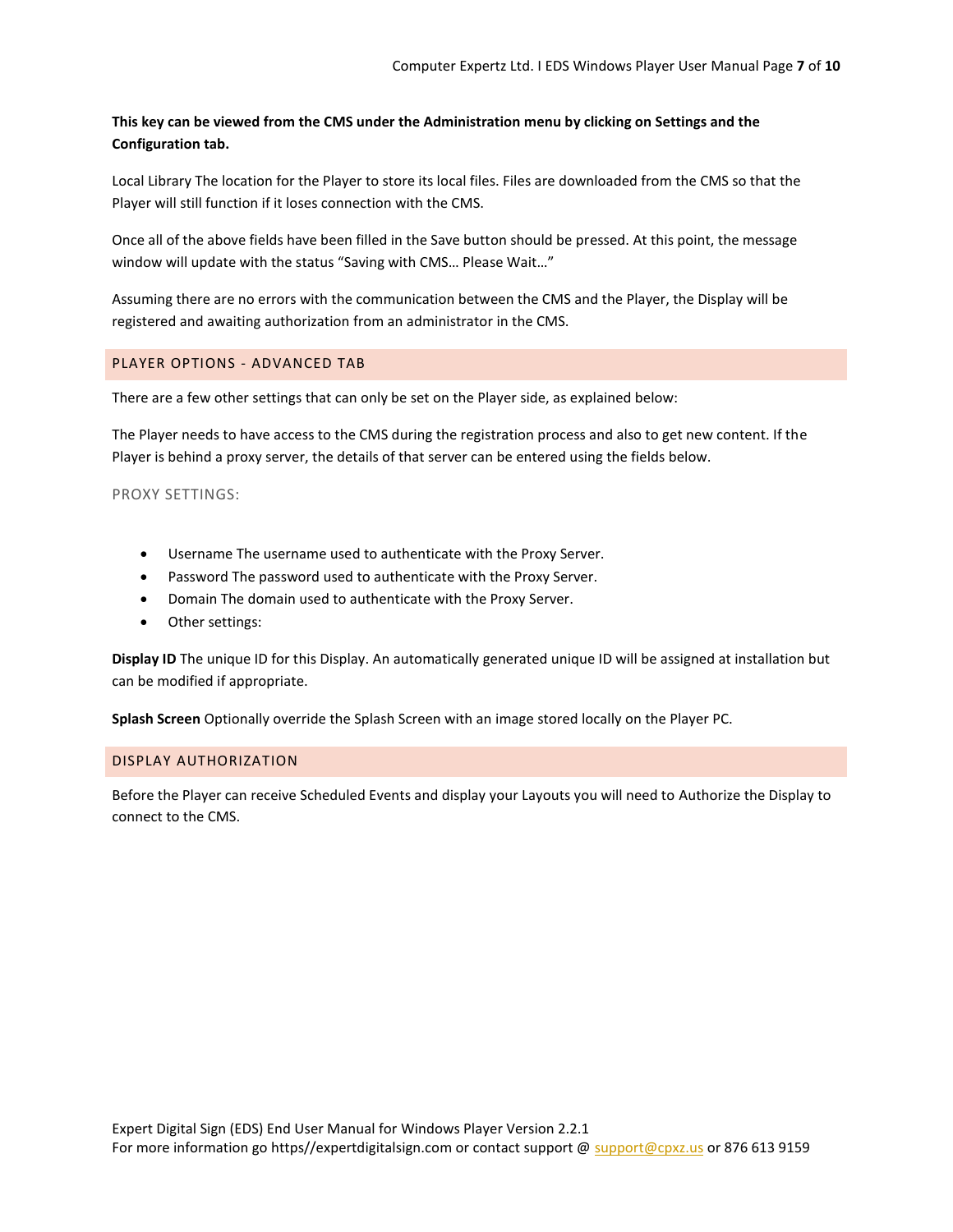Cancel

Yes

Click on "Display Admin" on the Player Options window or log in to the CMS web interface. Click on Displays from the main menu to see your newly registered Player in the list. Click the row-menu for this Player and select Authorize from the list.

| ID |            | 11 | Display                                     | IL Status | 11 | Authorised?    | IT Logged In | IT Last Accessed | IT MAC Address | 1T                             |
|----|------------|----|---------------------------------------------|-----------|----|----------------|--------------|------------------|----------------|--------------------------------|
| з  |            |    | Windows Display                             | $\bullet$ |    | $\pmb{\times}$ | ×            |                  |                | $\mathbf{v}$                   |
|    |            |    |                                             |           |    |                |              |                  |                | Manage                         |
|    | Select All |    | . With Selected Showing 1 to 1 of 1 entries |           |    |                |              |                  |                | Edit<br>Delete                 |
|    |            |    |                                             |           |    |                |              |                  |                | Authorise                      |
|    |            |    |                                             |           |    |                |              |                  |                | Default Layout                 |
|    |            |    |                                             |           |    |                |              |                  |                | Schedule Now                   |
|    |            |    |                                             |           |    |                |              |                  |                | Assign Files<br>Assign Layouts |
|    |            |    |                                             |           |    |                |              |                  |                | Request Screen Shot            |
|    |            |    |                                             |           |    |                |              |                  |                | <b>Collect Now</b>             |
|    |            |    |                                             |           |    |                |              |                  |                |                                |

Click Yes to confirm the authorization of this Display.

| <b>Toggle Authorise</b>                          |  |
|--------------------------------------------------|--|
| Are you sure you want to authorise this Display? |  |
|                                                  |  |

At this point, you may want to select a Default Layout for your new Player to run.

DISPLAY SETTING PROFILES

Once registered, the Player will be given a default Display Setting Profile. For further information see the Display Settings section.

# <span id="page-7-0"></span>LAUNCH EDS PLAYER

You can now "Launch Player" from the Player Options window or go to all programs and click on Xibo Player. It should display the EDS Splash Screen while the Default Layout and its media contents (and anything else you have Scheduled) are downloaded. The Player will then begin playing Layout contents.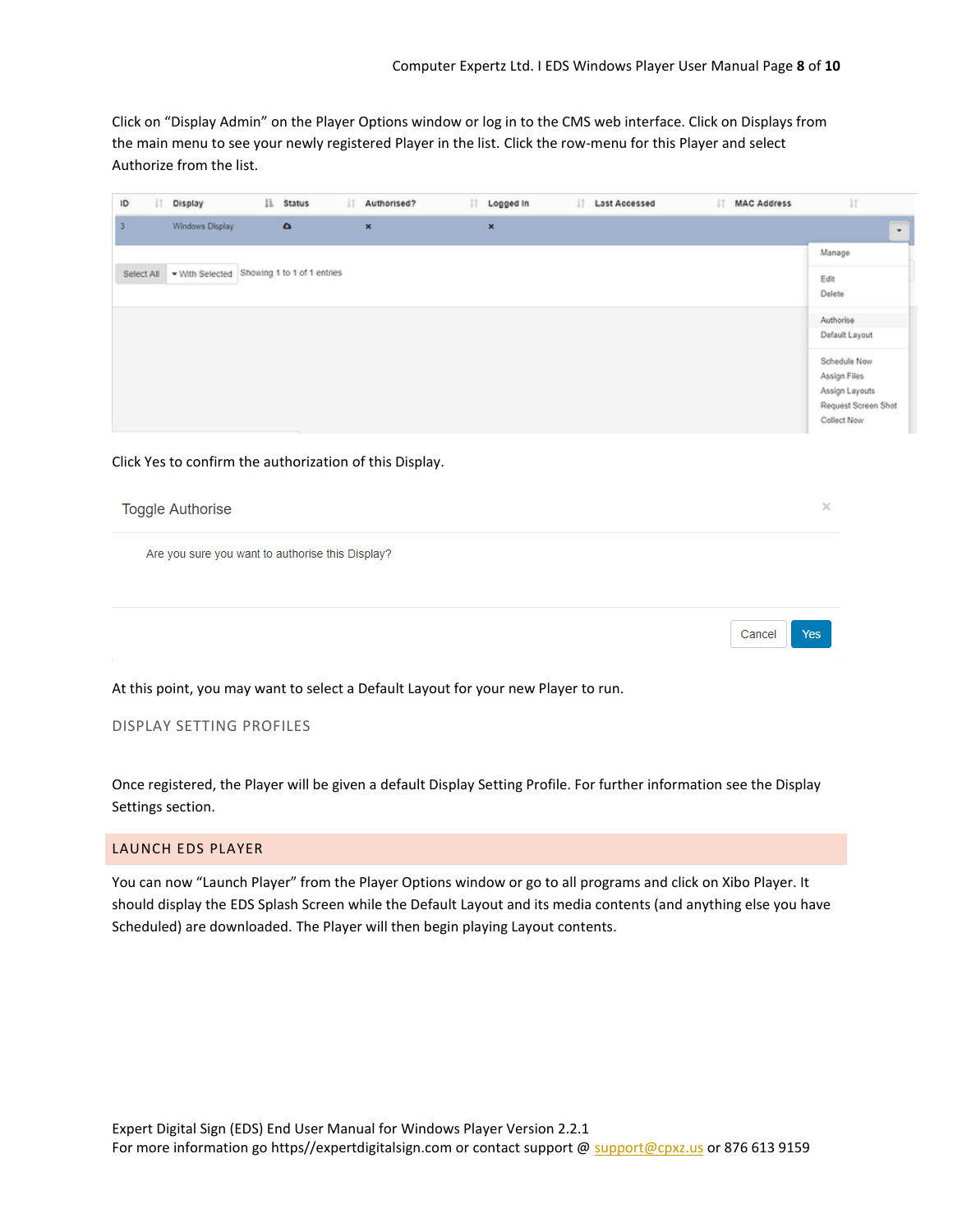#### <span id="page-8-0"></span>WINDOWS MODIFICATIONS

Here are some suggested settings for Windows/ PowerPoint for a Windows Display:

- Turn off all screensavers.
- Turn off screen power saving.
- Load the "No Sounds" Sound Scheme (Control Panel -> Sounds and Audio Devices Properties)
- Set a plain wallpaper (Hopefully nobody will see it, but you might need to reboot the Player, or restart EDS and a sane wallpaper is a help).
- If the Player is accessible from where you manage your Displays from, you might want to install UltraVNC server so you can connect in and check on the Player from time to time. Use the "View only" option in the VNC client to avoid disturbing the Display.
- Set Windows to log on as your EDS Player automatically.
- Disable balloon tips in the notification area.

#### HTML5

EDS uses the Web Browser provided by Windows to display web content, tickers, text, etc. This browser component defaults to Internet Explorer 9 on most systems.

#### POWERPOINT

Displays that will show PowerPoint should follow the Prepare your Windows Players section of the PowerPoint manual page to confirm that the registry has been modified correctly for their version of Windows / PowerPoint.

#### THUMBNAIL DATABASE

Windows automatically creates thumbnails for content in the User folder and will try to do so for the EDS local Library.

In some cases, this interferes with the normal operation of the Player and should be disabled. This can be achieved with the following registry settings.

[HKEY\_LOCAL\_MACHINE\SOFTWARE\Microsoft\Windows\CurrentVersion\Policies\Explorer]

"NoThumbnailCache"=dword:00000001

"DisableThumbnailCache"=dword:00000001

[HKEY\_LOCAL\_MACHINE\SOFTWARE\Microsoft\Windows\CurrentVersion\Explorer\Advanced]

"DisableThumbnailCache"=dword:00000001

"NoThumbnailCache"=dword:00000001

# **Please ensure you know what you are doing and have appropriate backups in place before modifying the registry**

Expert Digital Sign (EDS) End User Manual for Windows Player Version 2.2.1 For more information go https//expertdigitalsign.com or contact support @ support @cpxz.us or 876 613 9159